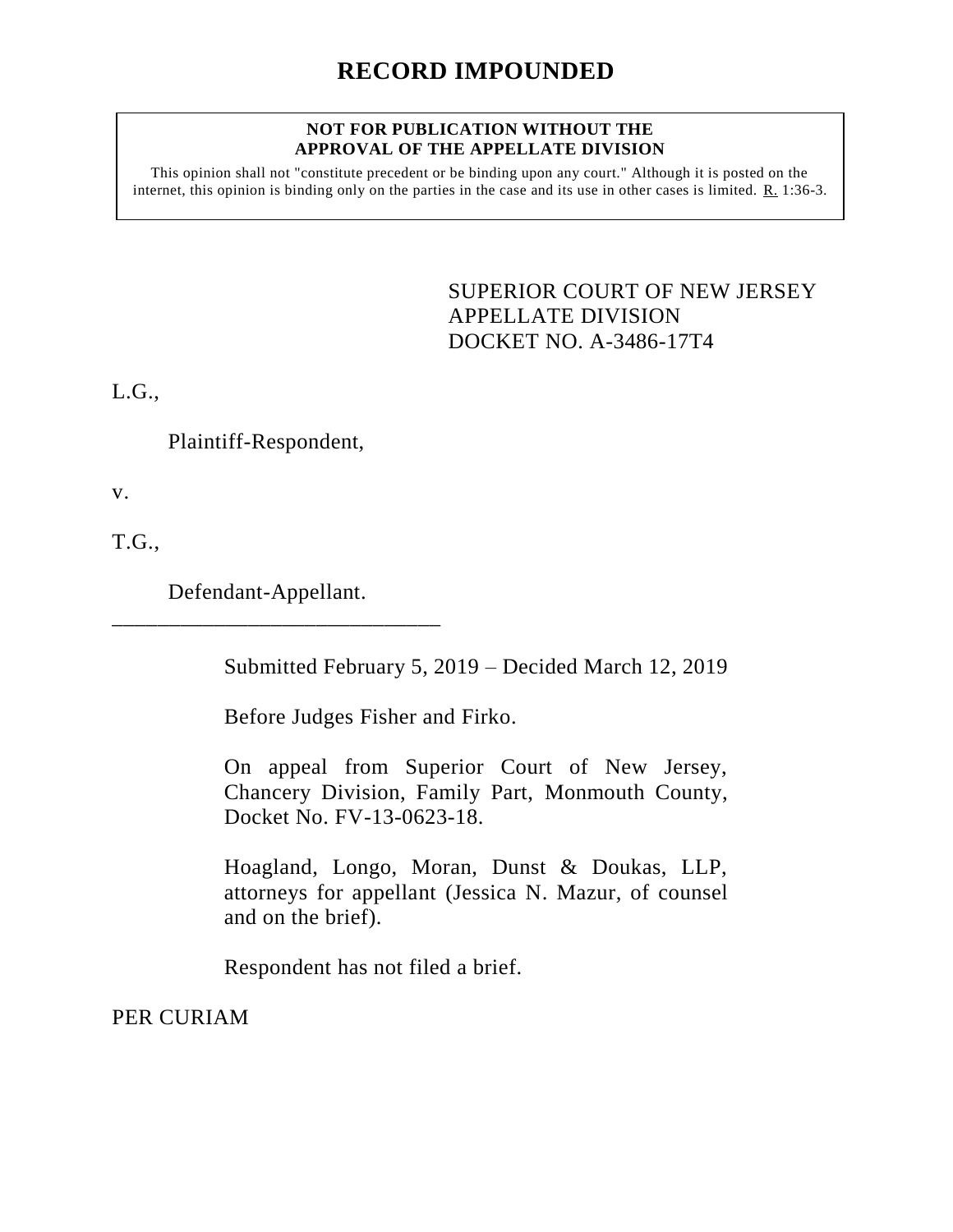Following a two-day final hearing addressing both parties' complaints under the Prevention of Domestic Violence Act, N.J.S.A. 2C:25-17 to -35 – and during which the parties were engaged in contentious divorce litigation – the trial judge rendered a thorough oral decision concluding that plaintiff, L.G., $<sup>1</sup>$ ,</sup> was entitled to, and in need of, a final restraining order (FRO) against her husband T.G. The judge also dismissed T.G.'s domestic violence crosscomplaint.

T.G. appeals, arguing:

l

I. THE TRIAL COURT ERRED IN FINDING THE DEFENDANT COMMITTED THE DOMESTIC VIOLENCE ACT OF STALKING BECAUSE THE DEFENDANT DID NOT PLACE THE GPS DEVICE ON THE VEHICLE TITLED IN HIS NAME BUT DRIVEN BY THE PLAINTIFF.

II. THE TRIAL COURT ERRED IN FINDING THE DEFENDANT COMMITTED HARASSMENT AS AN ACT OF DOMESTIC VIOLENCE BECAUSE THE DEFENDANT'S PURPOSE WAS NOT TO HARASS OR ANNOY BUT RATHER DEFENDANT WAS GENUINELY CONCERNED FOR THE SAFETY OF HIS CHILDREN WHILE TRAVELING OUT OF TOWN FOR BUSINESS DUE TO THE PLAINTIFF'S BEHAVIOR INCLUDING HER FREQUENT ATM WITHDRAWALS.

<sup>&</sup>lt;sup>1</sup> We use initials to protect the identities of the parties. <u>R.</u> 1:38-3(12).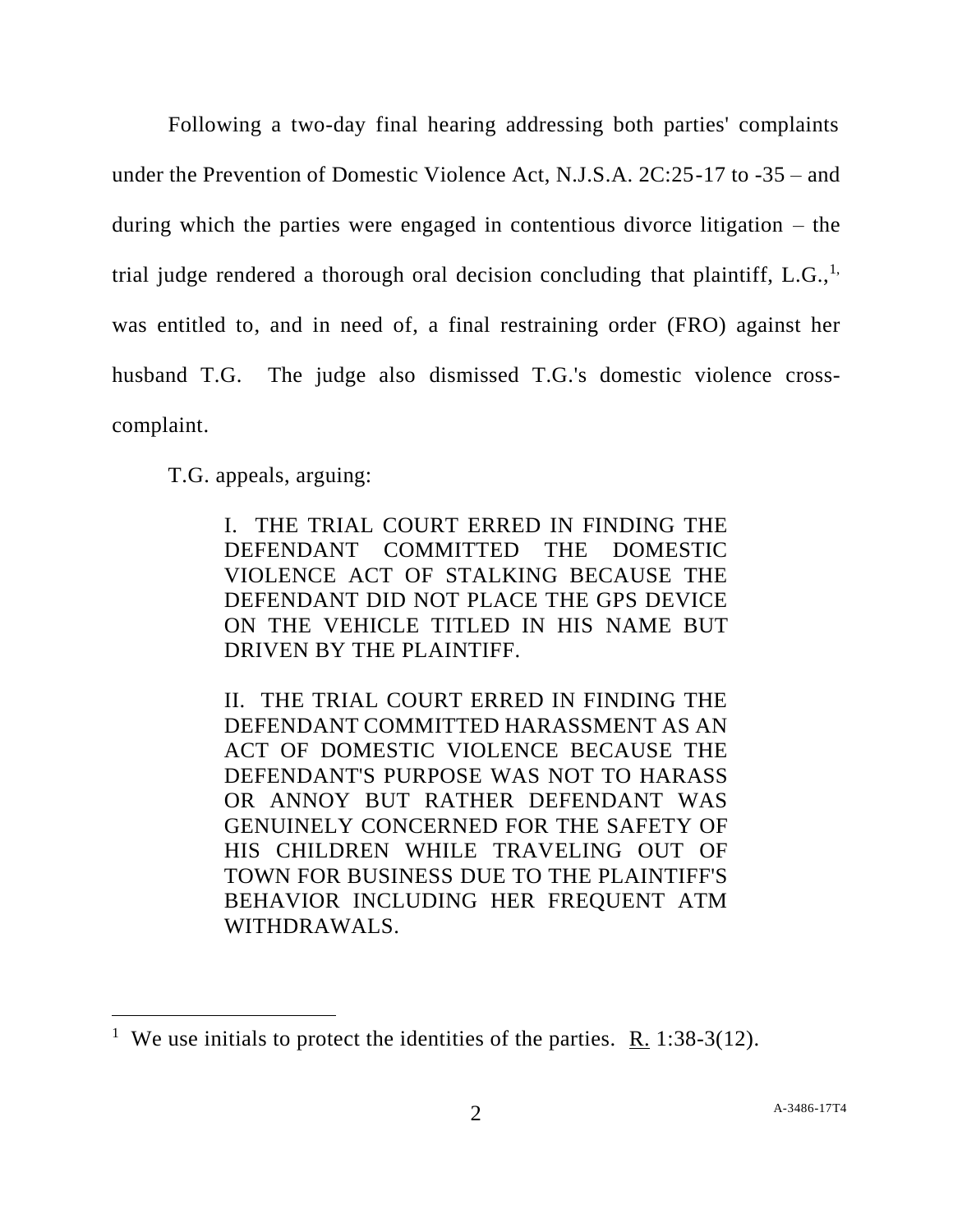III. THE TRIAL COURT SHOULD NOT HAVE ISSUED A FINAL RESTRAINING ORDER EVEN IF THE DEFENDANT DID COMMIT STALKING OR HARASSMENT BECAUSE THE PRIOR HISTORY WAS INSUFFICIENT TO SUPPORT HER REQUEST FOR A FINAL RESTRAINING ORDER.

IV. THE TRIAL COURT SHOULD NOT HAVE ISSUED A FINAL RESTRAINING ORDER EVEN IF THE DEFENDANT DID COMMIT STALKING OR HARASSMENT BECAUSE THERE WAS A FAILURE TO SHOW A NEED FOR PROTECTION FROM FUTURE ACTS OF DOMESTIC VIOLENCE.

We find insufficient merit in these arguments and we affirm substantially for the reasons set forth by Judge Gregory L. Acquaviva in his comprehensive and well-reasoned oral decision.<sup>2</sup> We add only a few comments.

### I.

The institution of a domestic violence matter while the parties are engaged in matrimonial litigation always raises a cause for concern that the former might have been instituted by a party to gain an upmanship in the latter. Family judges cognizant of that potential must ensure, before entering a final restraining order, that a party's predicate acts, such as stalking and harassment, when sustained, constitute more than mere domestic contretemps. See, e.g., J.D. v. M.D.F., 207 N.J. 458, 475 (2011); Corrente v. Corrente, 281 N.J. Super. 243, 250 (App. Div.

 $\overline{a}$ 

 $2$  An order was entered suppressing an appellate brief from L.G.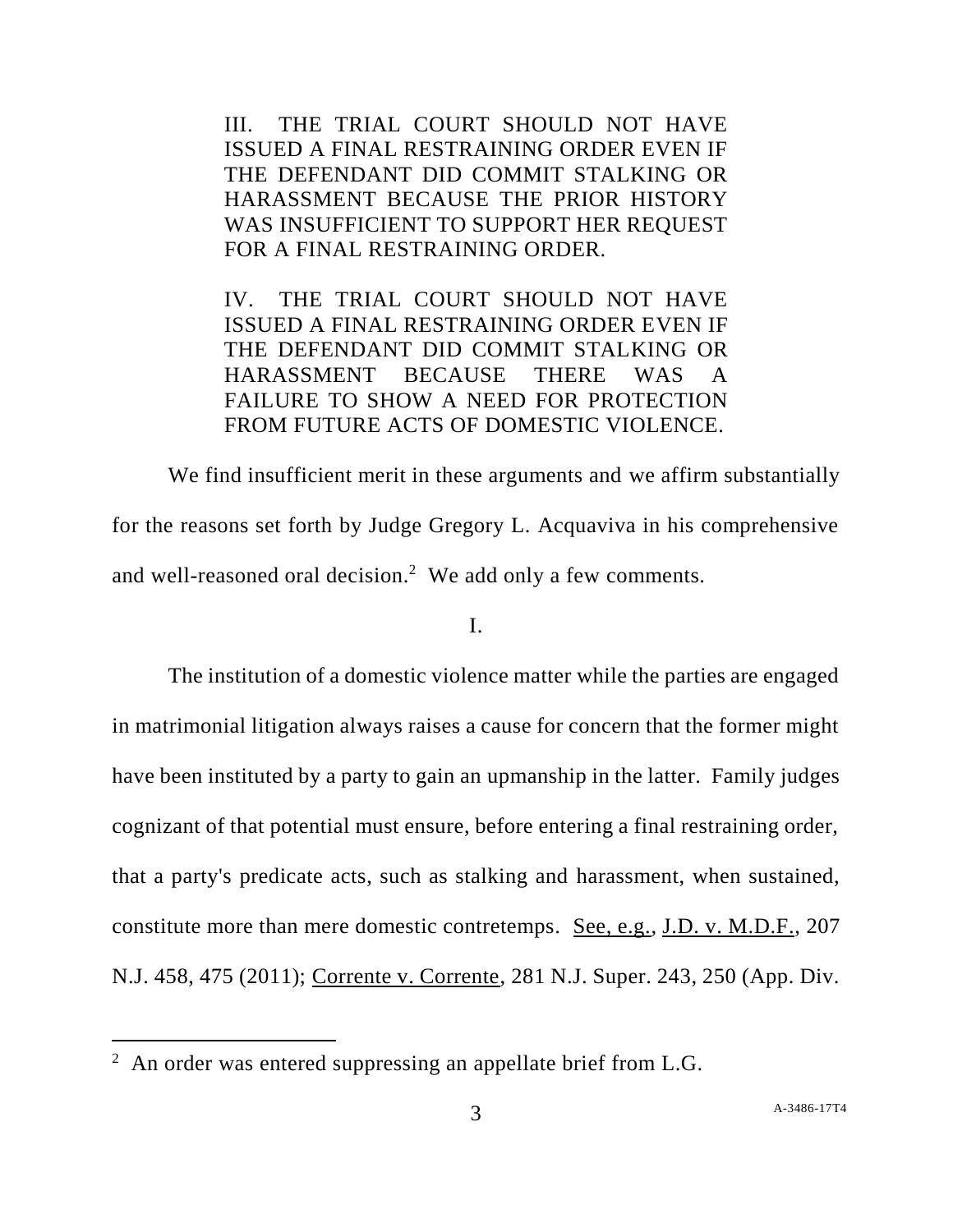1995). Judge Acquaviva considered this possibility and concluded T.G.'s particularly egregious acts of harassment, coupled with an "extensive prior history of domestic violence," warranted an FRO. We defer to the judge's thoughtful findings on this subject because those findings were solidly grounded on the judge's credibility findings – he found L.G. much more credible than T.G., who was evasive – as well as other reliable evidence. See Cesare v. Cesare, 154 N.J. 394, 411-12 (1998). The judge also found T.G. stalked and harassed L.G. and she is in need of continuing protection.

## II.

The parties were married in 2004 and L.G. filed a complaint for divorce in July 2017. Financial problems led to the demise of the marriage ostensibly because of L.G.'s spending habits, according to T.G. He claims she withdrew monies from a joint bank account, their daughter's account, his inheritance account, and she made excessive credit card charges all adding up to \$250,000 requiring him to put her on a budget of \$1000 per week, \$500 in cash and \$500 by checks. Because of her alleged reckless spending, T.G. closed the joint bank account, which precipitated an argument leading to the issuance of the first temporary restraining order (TRO) in favor of L.G. "for conduct arising out of a phone call on May 3rd when [T.G.] was in a hotel room [and L.G.] was at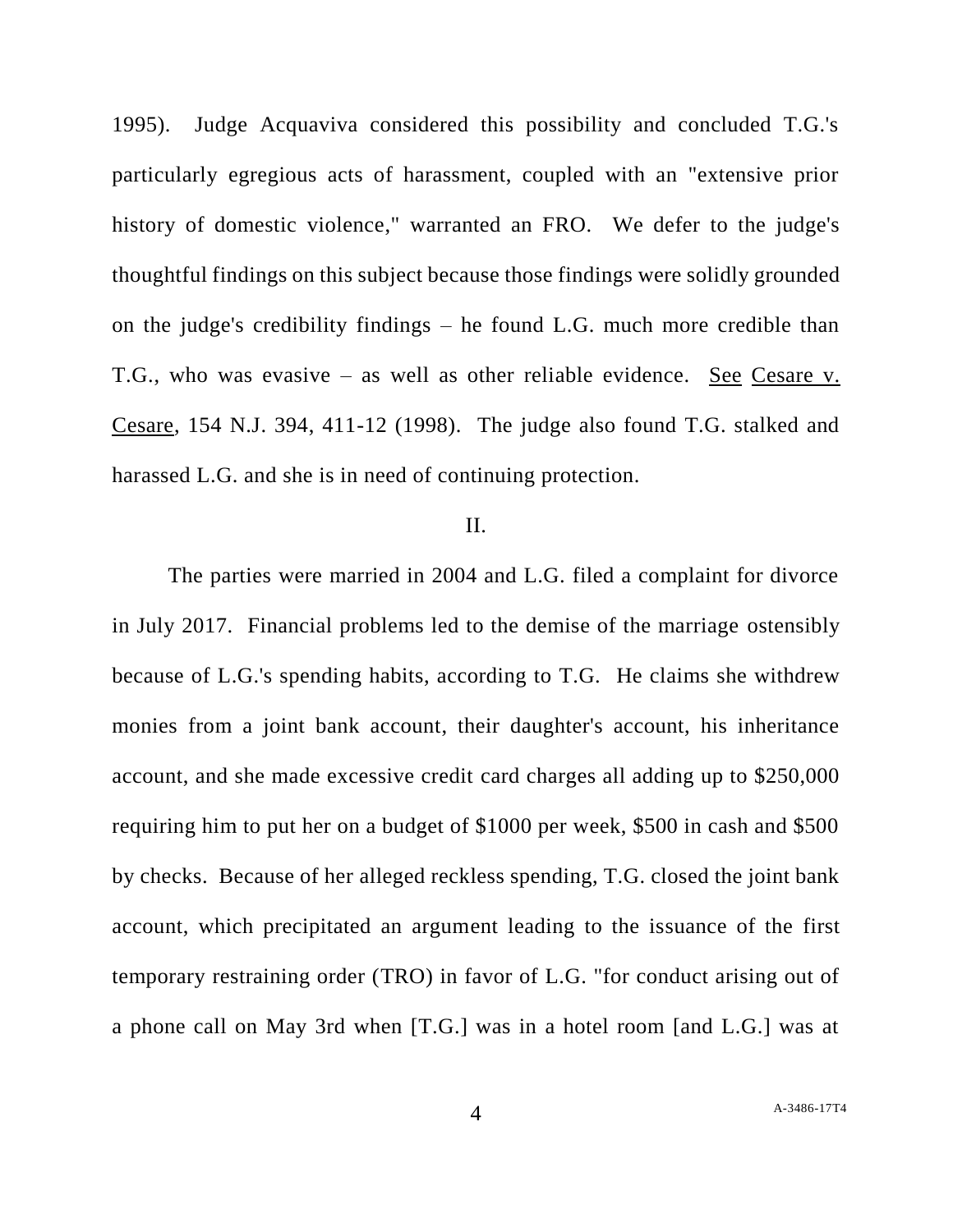home." Simultaneously, a series of text messages were exchanged, and T.G. inquired as to L.G.'s credit card charges at Nordstrom and United Airlines in respect of a Turks and Caicos vacation.

In terms of prior history for issuance of the FRO, the judge found that a "volatile" phone call transpired; that there were mutual assaults; that T.G. pushed L.G. to the floor, pinned her down, and threatened her by saying, "do you know what just one punch would do to your face?" Notwithstanding these occurrences, the initial TRO was dismissed and T.G. returned to the martial residence in June 2017, but frequently slept at his father's home. Before filing the divorce complaint, T.G. attended seven anger management counseling sessions, and the parties engaged in marriage counseling.

In October 2017, T.G. authorized his father to retain All State Investigation to conduct surveillance on L.G., including installation of a GPS tracking device on the vehicle she drove, registered in T.G.'s name, that provided "real time monitoring and a report provided daily to [T.G.]." At trial, the judge found T.G. admitted to having the GPS installed, but that he was evasive as to whether visual surveillance was implemented, leading the judge to conclude his testimony "lacked credibility on this point."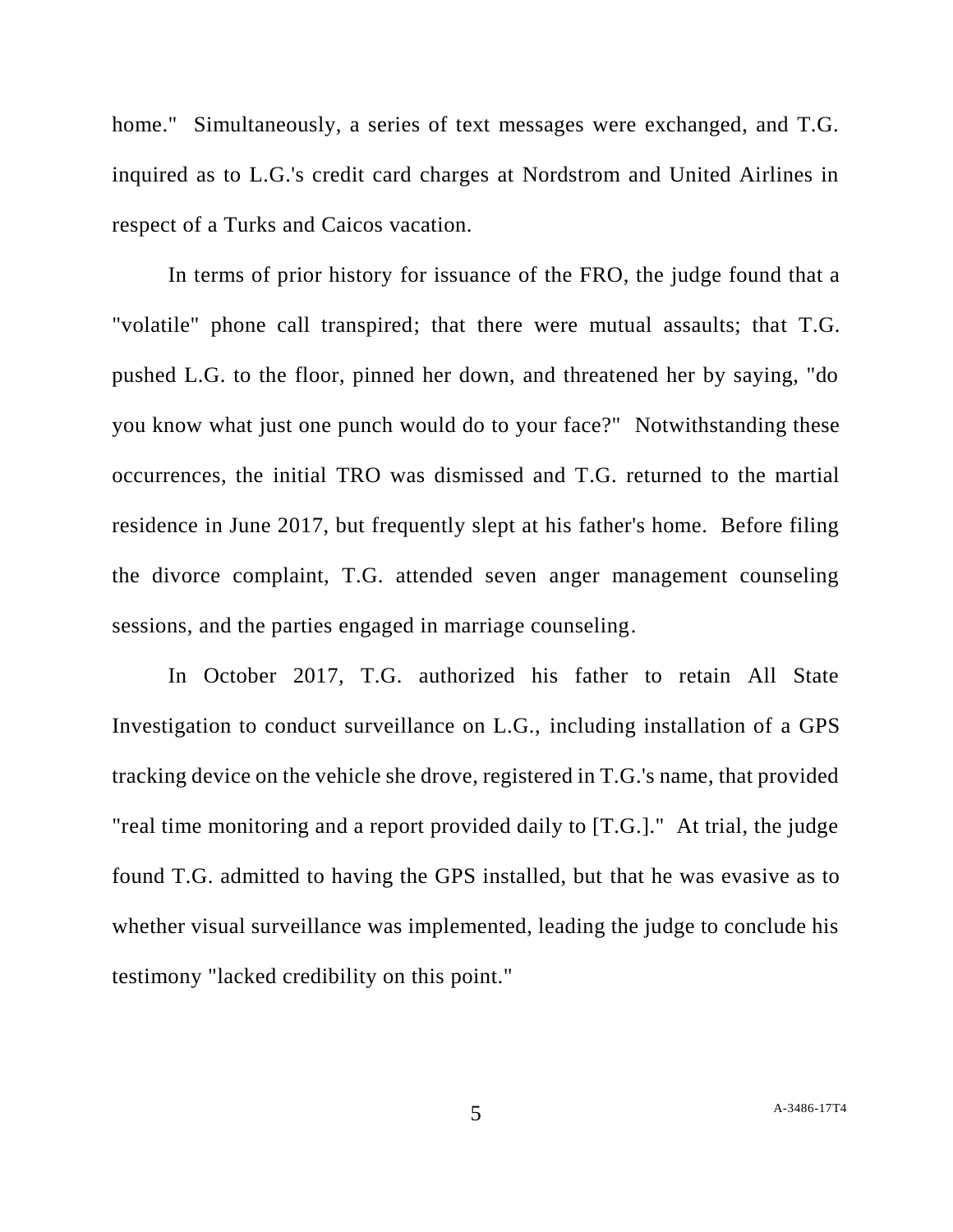Anthony DeLorenzo, the owner and senior investigator of All State Investigation, testified that, "I believe 100 percent they were both involved," referring to T.G. and his father. Overall, the judge found DeLorenzo incredulous, but on this point, he was found credible because it was a "moment of candor . . . at the end of . . . a withering interrogation in the context of whether it was common . . . for a spouse to use a parent as a proverbial middle man for retention of services." The authenticating testimony and evidence relative to the GPS monitoring was meticulous, as found by the judge, who noted that the testifying police officers were "extraordinarily well prepared." After learning of the GPS and surveillance, L.G. credibly testified that she was "afraid" of T.G.; she felt "mocked"; and that her privacy was invaded.

Before discovering the GPS, T.G. questioned L.G. about her whereabouts and confronted her stating, "do you have anything to tell me?" and "you're in Marlboro a lot  $\dots$ . I'm going to get to the bottom of it  $\dots$ . I just know." Upon discovering the GPS later that day, L.G. testified that she feared T.G. would "go after her." She called him a "dead man," told him that she was "going to fuck [him] up," and that she wanted to see him "squirm," leading to the issuance of her TRO. The investigating officer, Michael Migdon of the Howell police department, testified that L.G. appeared "concerned, nervous and scared," and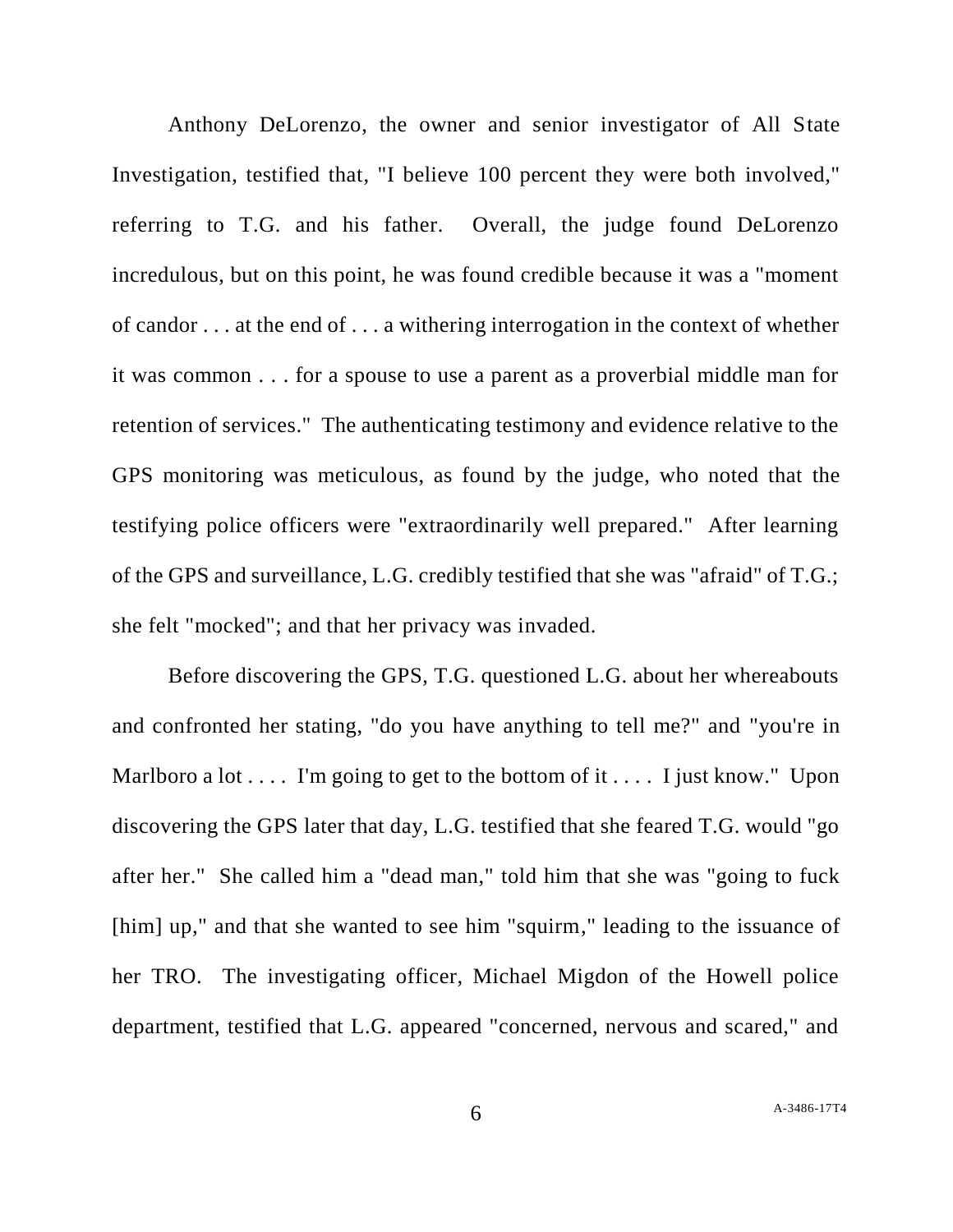T.G. refused to answer questions about the GPS. After further investigation, Officer Migdon testified there were eighty-eight successful logins after the device was installed, which had "real time GPS tracking" via a wireless network.

In his decision, Judge Acquaviva found L.G. "to be credible by and large with her testimony . . . and the recounting of that day, uncovering the GPS[,]" and that she had a "distinct recollection" of phrases uttered when she spoke to T.G. Conversely, the judge found T.G. was "incomplete and not forthcoming" when testifying about the GPS, and he showed "noticeable discomfort, sweating even at the beginning and just a shocking lack of curiosity about a lot of the particulars . . . ." When testifying about his children, the judge found T.G. was "extraordinarily credible."

An FRO was issued to L.G. T.G.'s TRO was dismissed because the judge determined that the parties' communications set forth in his complaint were "legitimate conversations" and "marital contretemps," not harassment. In this appeal, T.G. challenges the issuance of an FRO in favor of L.G. but not the dismissal of his TRO.

## III.

The appellate court's scope of review in this circumstance is limited. Cesare, 154 N.J. at 411. A trial court's fact-finding should be upheld unless it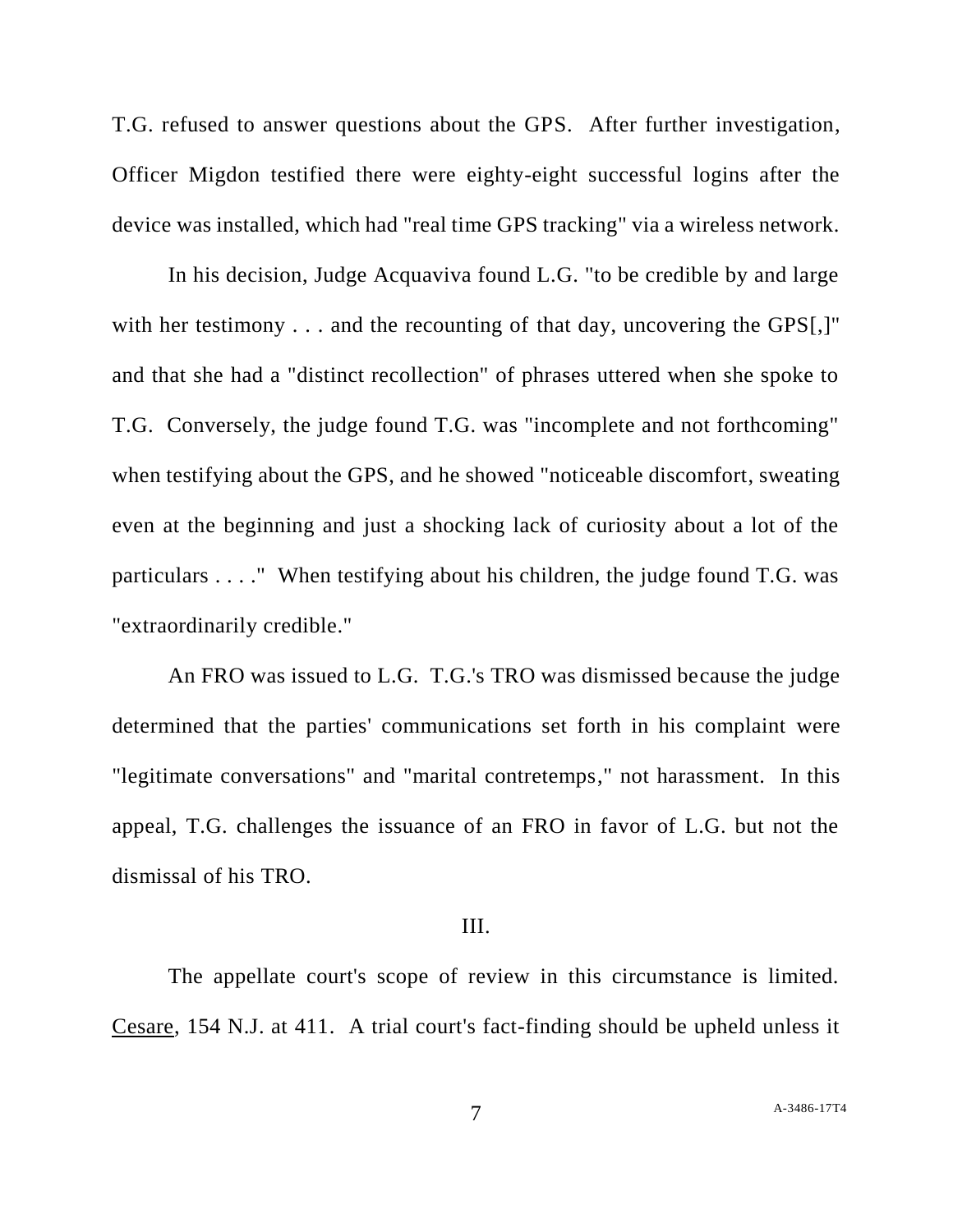is not supported by "adequate, substantial and credible" evidence. Pascale v. Pascale, 113 N.J. 20, 33 (1988) (quoting Rova Farms Resort, Inc. v. Investors Ins. Co. of Am., 65 N.J. 474, 484 (1974)). A family court's fact-finding is afforded deference due to its "special jurisdiction and expertise in family matters . . . ." Cesare, 154 N.J. at 413. The trial court has the ability to "hear the case, see and observe the witnesses, [and] hear them testify," providing it with a "better perspective than a reviewing court in evaluating the veracity of witnesses." Pascale, 113 N.J. at 33 (fourth alternation in original) (quoting Gallo v. Gallo, 66 N.J. Super. 1, 5 (App. Div. 1961)).

This court, however, owes no special deference to the trial court's legal interpretation of a statute, or "the legal consequences that flow from established facts . . . ." Hayes v. Delamotte, 231 N.J. 373, 387 (2018) (quoting Manalapan Realty, LP v. Manalapan Twp. Comm., 140 N.J. 366, 378 (1995)).

Pursuant to N.J.S.A. 2C:12-10(b):

[a] person is guilty of stalking, a crime of the fourth degree, if he purposefully or knowingly engages in a course of conduct directed at a specific person that would cause a reasonable person to fear for his safety or the safety of a third person or suffer other emotional distress.

For the purposes of this statute: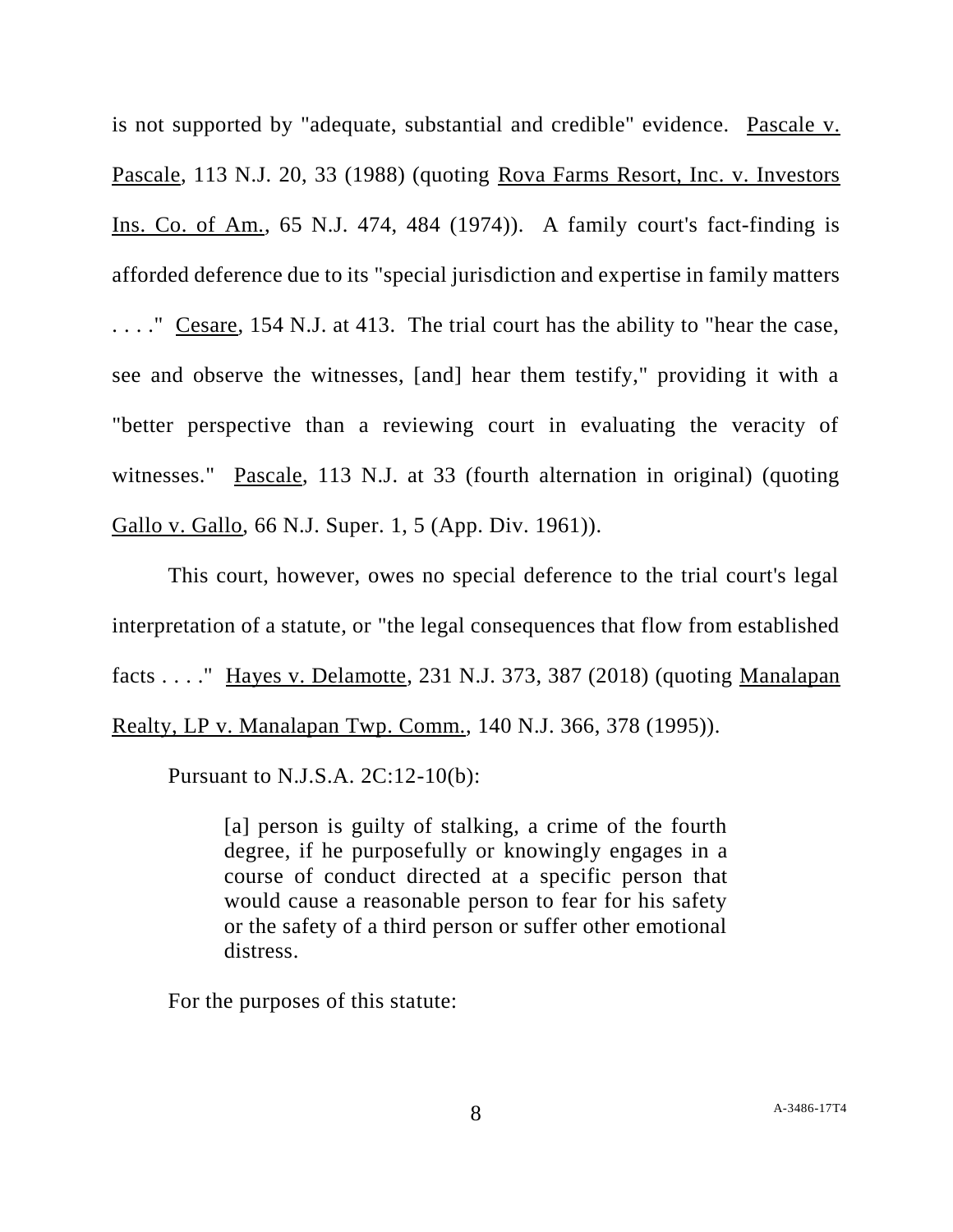(1) "Course of conduct" means repeatedly maintaining a visual or physical proximity to a person; directly or indirectly, or through third parties, by any action, method, device, or means, following, monitoring, observing, surveilling, threatening, or communicating to or about a person, or interfering with a person's property; repeatedly committing harassment against a person; or repeatedly conveying, or causing to be conveyed, verbal or written threats or threats conveyed by any other means of communication or threats implied by conduct of a combination thereof directed at or toward a person.

(2) "Repeatedly" means on two or more occasions.

(3) "Emotional distress" means significant suffering or distress.

(4) "Cause a reasonable person to fear" means to cause fear which a reasonable victim, similarly situated, would have under the circumstances.

[N.J.S.A. 2C:12-10(a) (emphasis added).]

T.G. argues that his authorization to place a GPS on L.G.'s car does not constitute stalking because he did not personally install it; he never threatened her; he did not personally maintain visual and physical proximity to her; and that his behavior was not persistent because it occurred over a one week period. Our Supreme Court held "that the Legislature intended to cast a wide net of protection for stalking victims by broadly prohibiting and punishing persistent,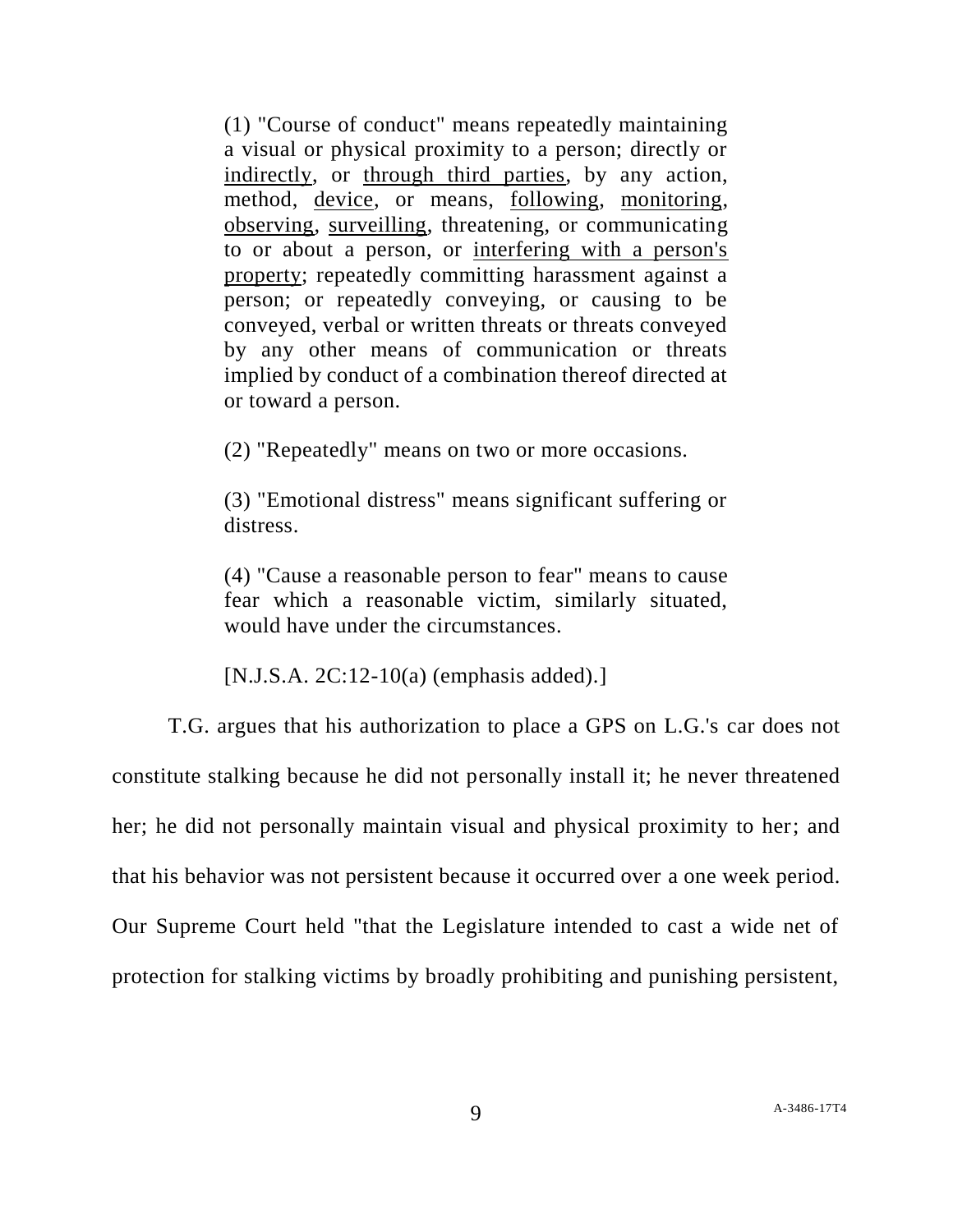unwanted, and frightening behaviors." State v. Gandhi, 201 N.J. 161, 187 (2010).

The stalking statute was implemented "to intervene in repetitive harassing or threatening behavior before the victim has actually been physically attacked." H.E.S. v. J.C.S., 175 N.J. 309, 329 (2003) (quoting State v. Saunders, 302 N.J. Super. 509, 520 (App. Div. 1997)). Therefore, "acts of actual violence are not required to support a finding of domestic violence." Ibid. Granting an FRO to a victim of stalking "furthers the . . . Act's goal of 'assur[ing] the victims of domestic violence the maximum protection from abuse the law can provide.'" Ibid. (alteration in original) (quoting Cesare, 154 N.J. at 399).

In H.E.S., a TRO against a husband was upheld based upon stalking because he covertly placed surveillance cameras in her bedroom. He also argued that his conduct did not constitute stalking because he did not behave in a threatening manner. Id. at 328. The Court held that the presence of cameras constituted repeated action because it took place "over a sufficient period or on a sufficient number of occasions to establish a 'course of conduct' under the statute." Id. at 329 (quoting H.E.S. v. J.C.S., 349 N.J. Super. 332, 350 (App. Div. 2010)).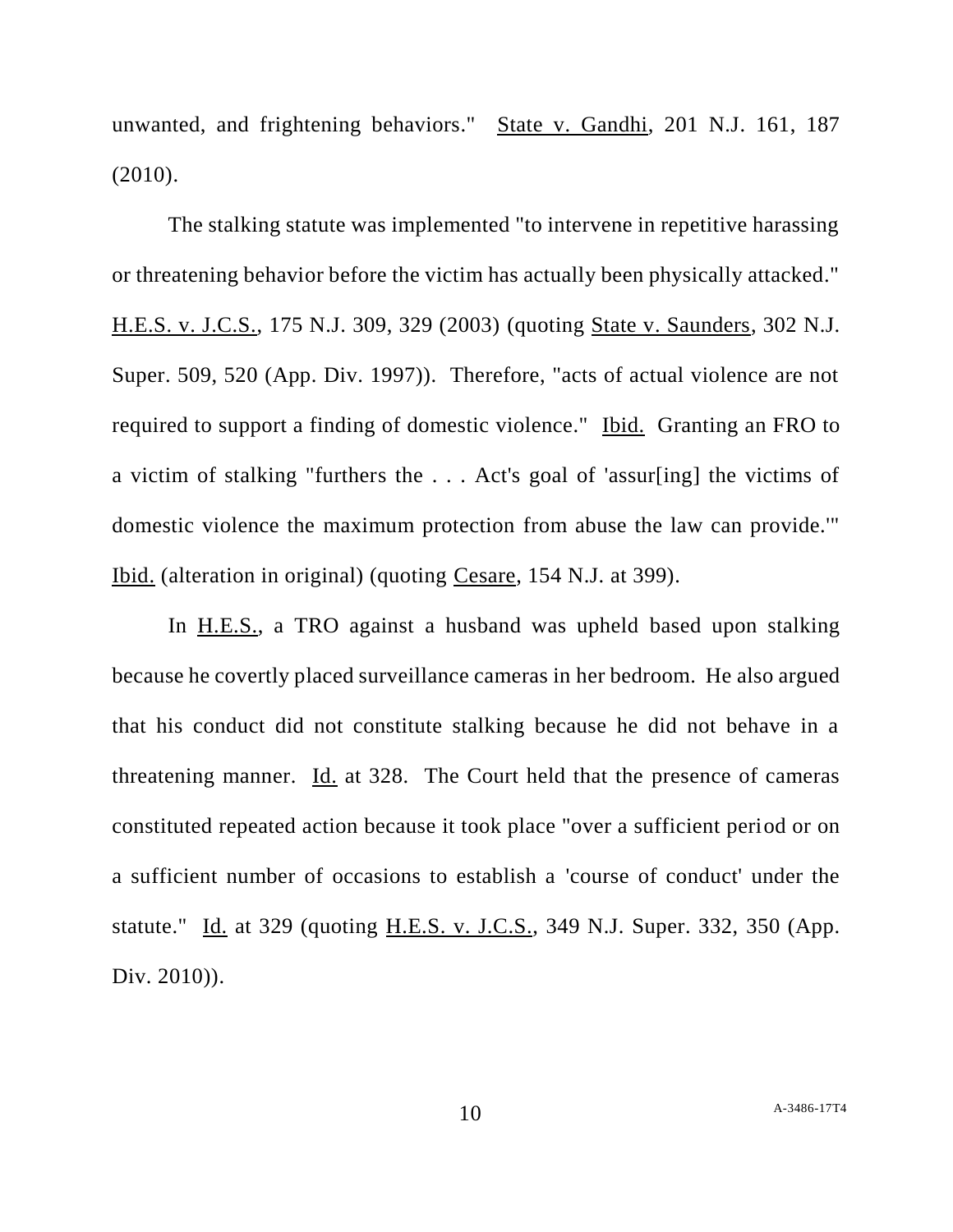T.G. attempts to distinguish H.E.S. from his conduct because the GPS was placed on L.G.'s vehicle "in order to know her whereabouts, not to film her every move in the bedroom, a place which other than the bathroom holds the highest expectation of privacy." But the GPS remained on L.G.'s vehicle for nearly a month before she discovered it, and was it logged into eighty-eight times to retrieve data. Records provided by DeLorenzo indicated approximately 391 updates on L.G.'s whereabouts during the time in question, and that she was physically followed for at least three days. The judge aptly found that a "reasonable person similarly situated could fear for his or her safety and suffer emotional distress" if a private investigator was hired and provided with a license plate number, as T.G. did here.

T.G.'s actions were clearly directed at L.G. We are not persuaded by his argument that he didn't place the device on L.G.'s vehicle, but authorized his father to employ a private investigator to do so. Indirectly and through a thirdparty, T.G. had L.G. followed, monitored, observed, and surveilled, by using a device in violation of N.J.S.A. 2C:12-10(a). The evidence amptly supports the judge's finding that L.G. was monitored over a sufficient period of time, establishing a repeated course of conduct within the meaning of the statute. We see no basis to disturb the judge's findings as to stalking.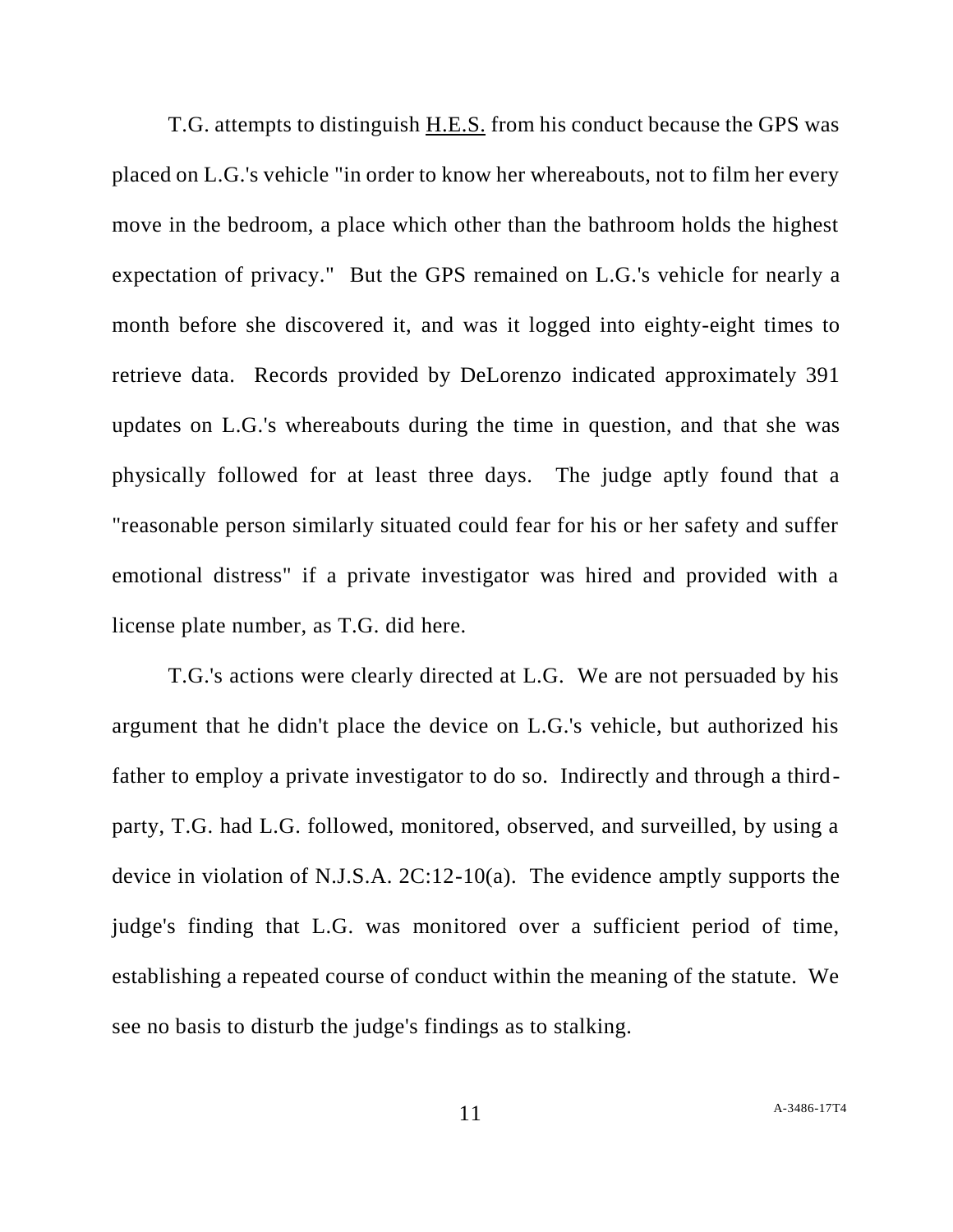We next turn to T.G.'s argument that the judge erred in finding harassment

as a predicate act. Pursuant to the statute, harassment is committed if a person:

a. Makes, or causes to be made, a communication or communications anonymously or at extremely inconvenient hours, or in offensively coarse language, or any other manner likely to cause annoyance or alarm;

b. Subjects another to striking, kicking, shoving, or other offensive touching, or threatens to do so; or

c. Engages in any other course of alarming conduct or of repeatedly committed acts with purpose to alarm or seriously annoy such other person.

[N.J.S.A. 2C:33-4 (emphasis added).]

T.G. argues that he did not use coarse language in questioning L.G.; that the import of the questions related to finances; and the morning hour when the conversation occurred was not inconvenient because they were both already awake. In considering the totality of the circumstances, the H.E.S. Court held that, "'[a] finding of a purpose to harass may be inferred from the evidence presented' and from common sense and experience." H.E.S., 175 N.J. at 327 (quoting State v. Hoffman, 149 N.J. 564, 585 (1997)). The focus is on defendant's "purpose, motive, and intended use of information obtained through visual and audio surveillance of plaintiff's private acts . . . ." Ibid.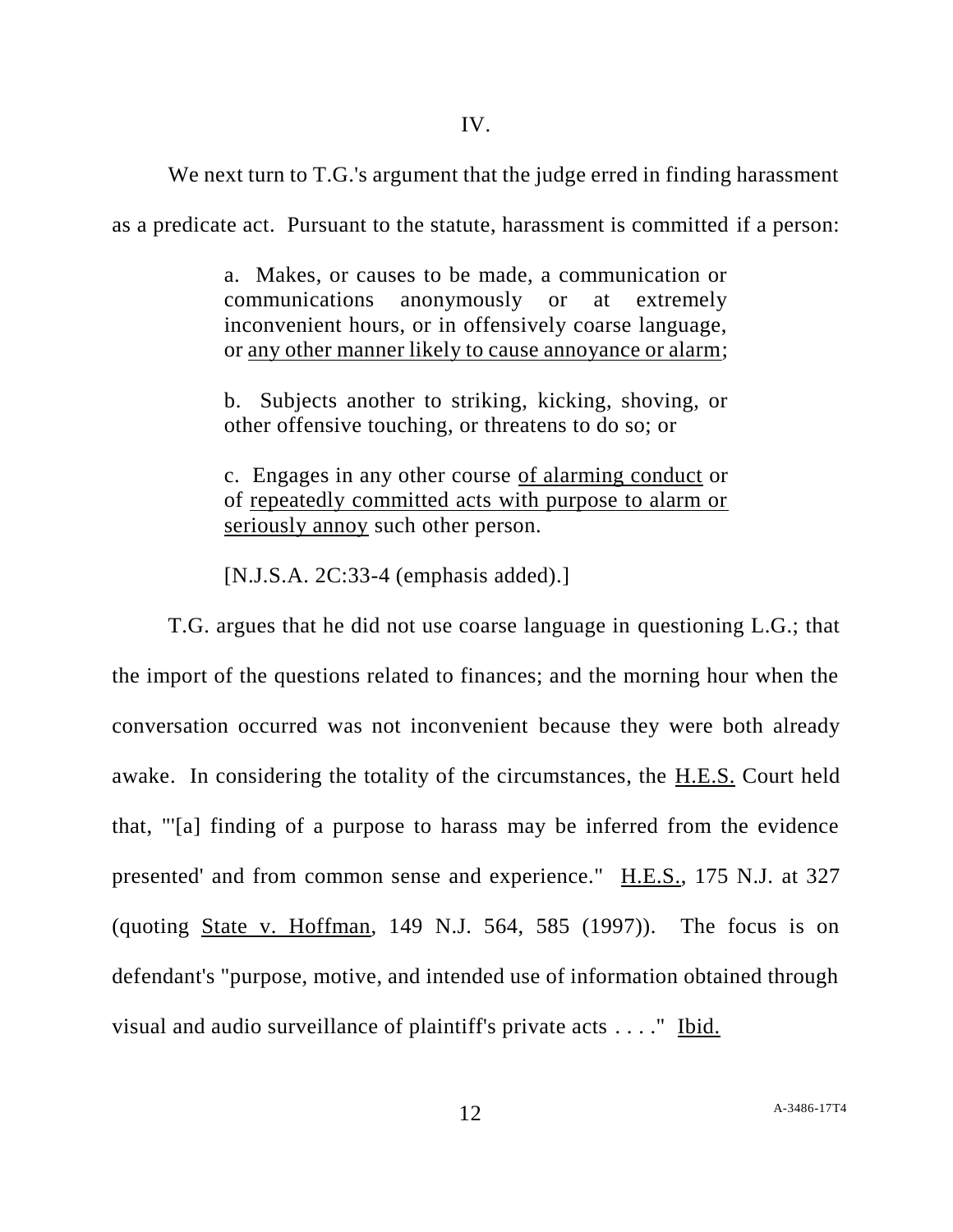The commission of a predicate act of harassment does not automatically warrant the issuance of an FRO. Corrrente, 281 N.J. Super. at 248. Defendant's conduct "must be evaluated in light of the previous domestic violence between the plaintiff and defendant including previous threats, harassment and physical abuse and in light of whether immediate danger to the person or property is present." Ibid. (citing N.J.S.A.  $2C:25-29(a)(1)$  and  $(a)(2)$ ).

The judge properly determined that placement of the tracker did not constitute harassment because it was "designed to never be detected . . . [and] not with the purpose to harass." But the judge aptly made the distinction that the information obtained through the GPS led to T.G. intentionally harassing L.G., and, "to intimidate her, to try to trap her." The judge further held:

> the odd inquisition . . . of the questions being asked by [T.G.] of [L.G.] before he left the house. The phone calls throughout the day about where are you. That is the harassing conduct here. And the whereabouts and paranoia about the whereabouts existed all summer. But we do have on November 13th, an odd inquisition in the morning, repeated concern about the whereabouts throughout the morning. And effort here not by the placing of the GPS tracker, but about the use of the information that was obtained from the GPS tracker was designed to isolate [L.G.], to trap her and viewed in its totality, there was a purpose to harass another. And I do find that is of the nature to be likely to cause alarm or serious annoyance.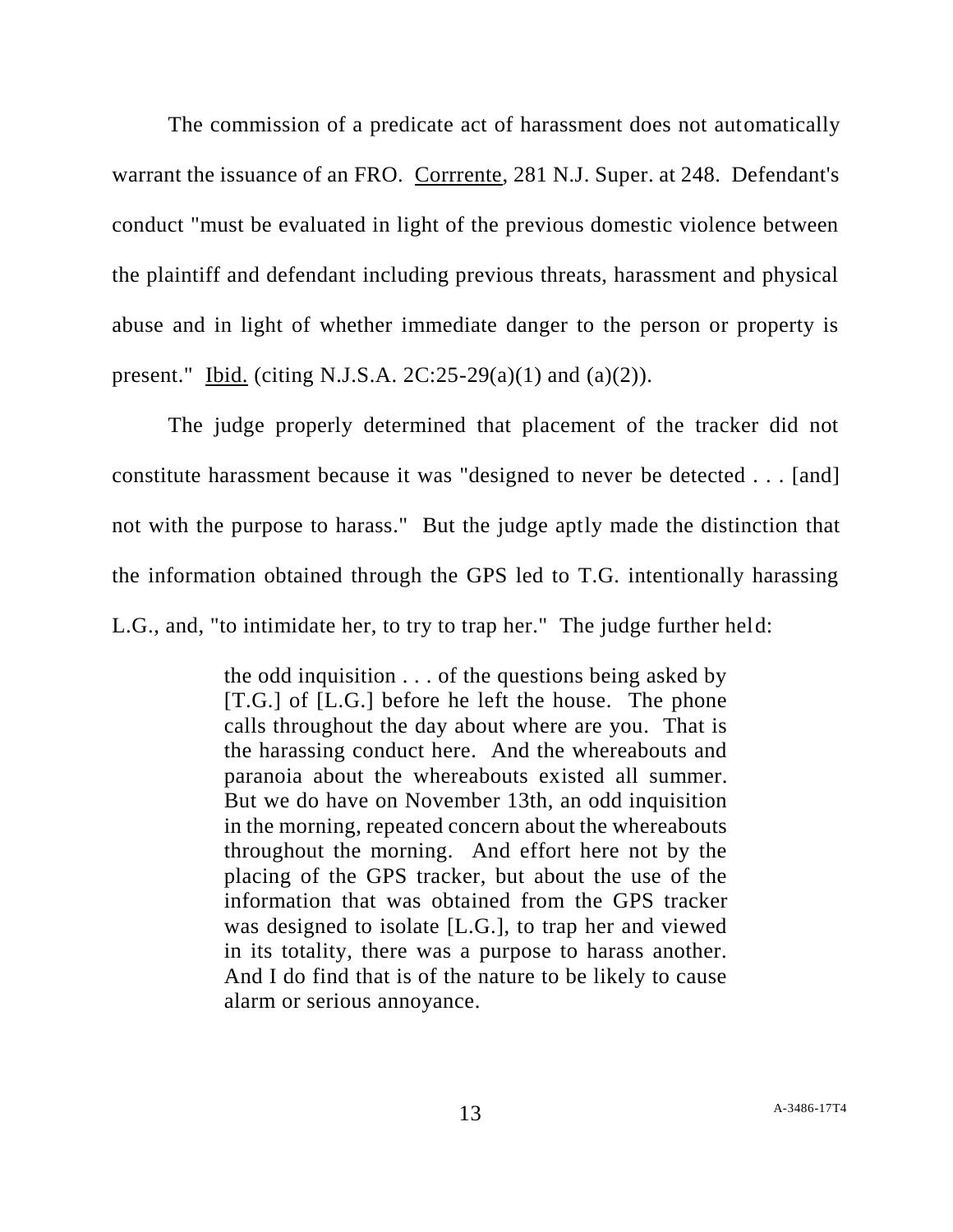In applying the statute, "harass" must be given its ordinary meaning, namely to annoy, torment, wear out, or exhaust the intended victim. State v. Castagna, 387 N.J. Super. 598, 607 (App. Div. 2006). A "victim's subjective reaction alone will not suffice; there must be evidence of the improper purpose." J.D., 207 N.J. at 487.

We have no difficulty in affirming the judge's finding that T.G. committed the predicate act of harassment by using information gathered by the GPS.

V.

In his final argument, T.G. argues that L.G. failed to prove "regular serious abuse" to justify the issuance of an FRO. We stated in Silver v. Silver, 387 N.J. Super. 112 (App. Div. 2006) that the issuance of an FRO does not inexorably follow from the finding of a predicate act. The court must engage in a separate inquiry regarding the need for restraints. 387 N.J. Super. at 126-27:

> This second inquiry, therefore, begins after the plaintiff has established, by a preponderance of the evidence, the commission of one of the enumerated predicate acts "upon a person protected under this act by an adult or an emancipated minor[.]" N.J.S.A. 2C:25-19[(a)]. Although this second determination – whether a domestic violence restraining order should be issued – is most often perfunctory and self-evident, the guiding standard is whether a restraining order is necessary, upon an evaluation of the facts set forth in N.J.S.A.  $2C:25-29[(a)](1)$  to  $-29[(a)](6)$ , to protect the victim from an immediate danger or to prevent further abuse.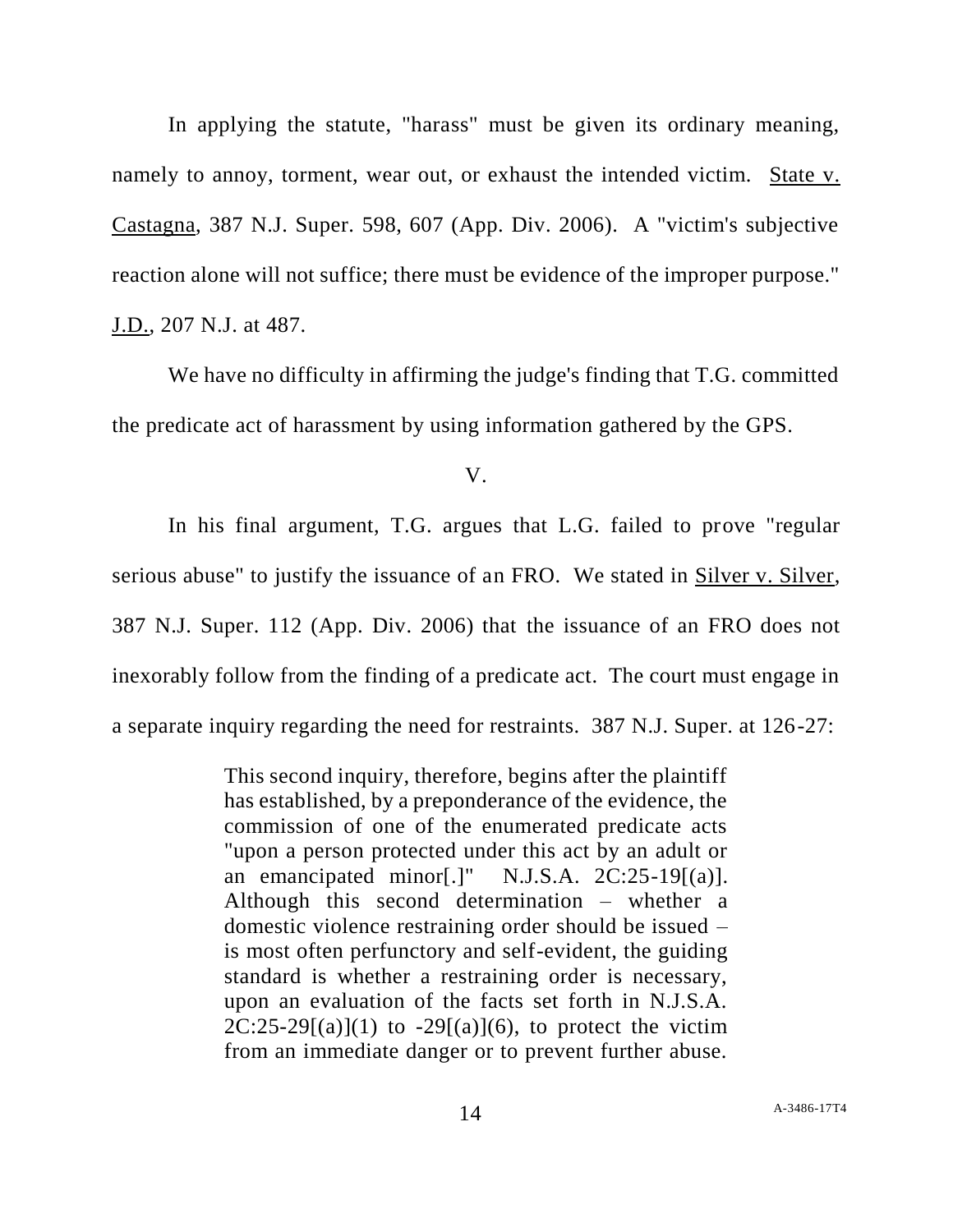See N.J.S.A.  $2C:25-29(6)$  (stating that "[i]n proceedings in which complaints for restraining orders have been filed, the court shall grant any relief necessary to prevent further abuse") (Emphasis added).

[Id. at 127.]

The judge properly performed the second inquiry here and considered the

factors set forth in N.J.S.A.  $2C:25-29(a)(1)$  to  $29(a)(6)$  to protect L.G. from

immediate danger and to prevent further abuse. These factors are:

1) The previous history of domestic violence between the plaintiff and defendant, including threats, harassment and physical abuse;

2) The existence of immediate danger to person or property;

3) The financial circumstances of the plaintiff and defendant;

4) The best interests of the victim and any child;

5) In determining custody and parenting time the protection of the victim's safety; and

6) The existence of a verifiable order of protection from another jurisdiction.

 $[N.J.S.A. 2C:25-29(a)(1)-(a)(6).]$ 

The trial judge considered all six factors. He found that there was physical violence between the parties and that the stalking and harassment "were over a period of time where the information on the stalking was used in a harassing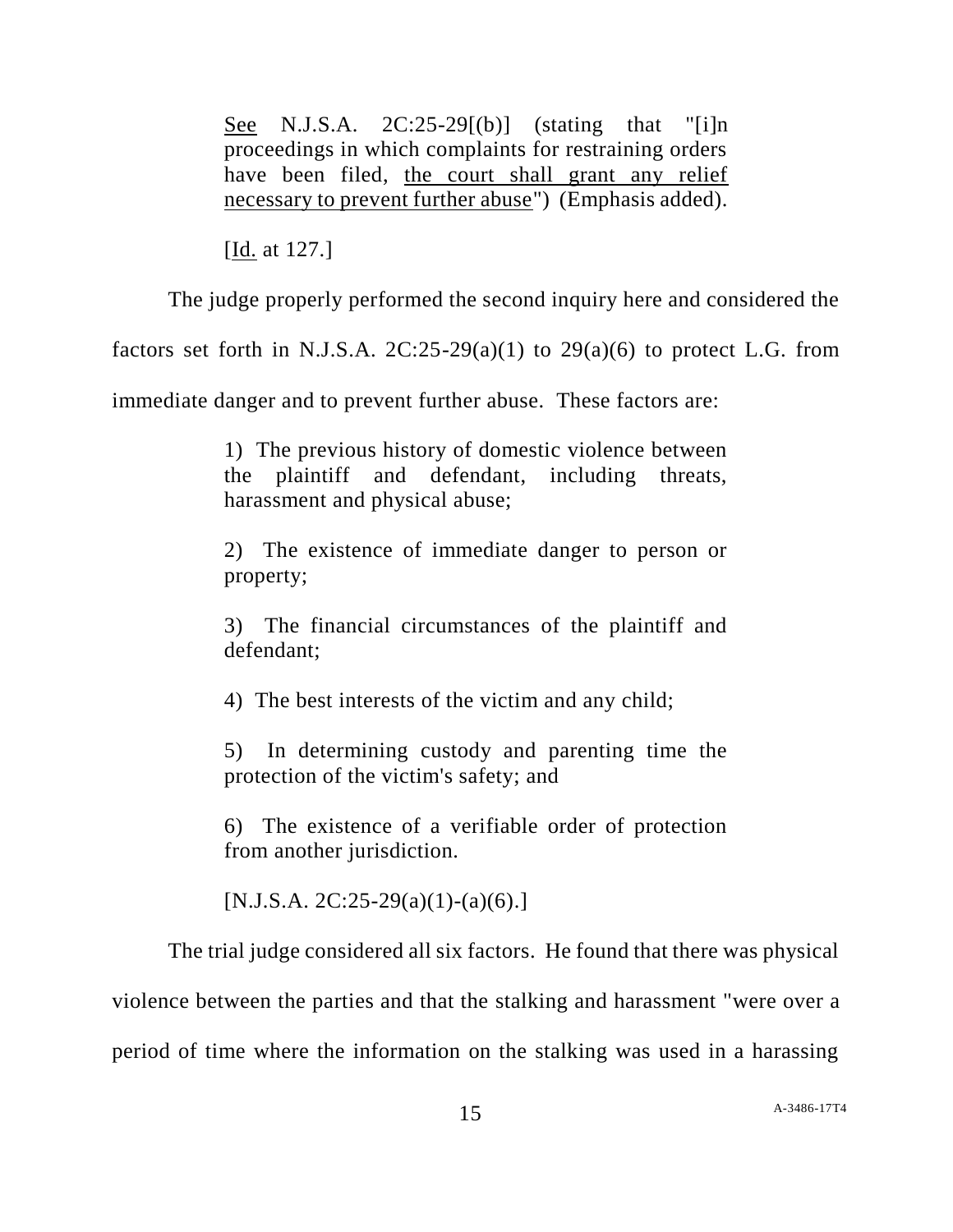nature." He was particularly concerned with the March 2017 incident where T.G. said "do you know what one punch will do to your face?" Next, the judge determined that L.G. credibly testified that she is fearful and "still feels nervous and needs the protection of a[n] [FRO] in order to feel safe with her kids." She enrolled in a domestic violence program for women supporting her fear, leading the judge to conclude "there [was] some level of immediate danger based on that reasonable fear."

# L.G. testified that she:

was and remain[s] concerned for [her] safety and . . . [that] leading up to October, November, he would ask [her] questions that [she] thought were very odd after being married to him for so long. He wanted . . . access to [her] phone. He wanted [her] to log in. He wanted [her] to turn over [her] phone. He wanted to know [her] whereabouts. He wanted to know who [she] was with. He would mock the friends that [she] [said] that [she] was with, who were most of the times other moms from Marlboro where [they] had lived previously. He would, in [her] opinion, try to isolate [her] from [her] own personal life and then the situation that he wanted to control over what was going on in [their] house until the divorce was fin[al].

The record reflects that the first complaint alleged T.G. told L.G. that "she

was lucky he was out-of-state and could not get to her, because they would have

to call security." He also threatened her by "reminding her as to how strong and